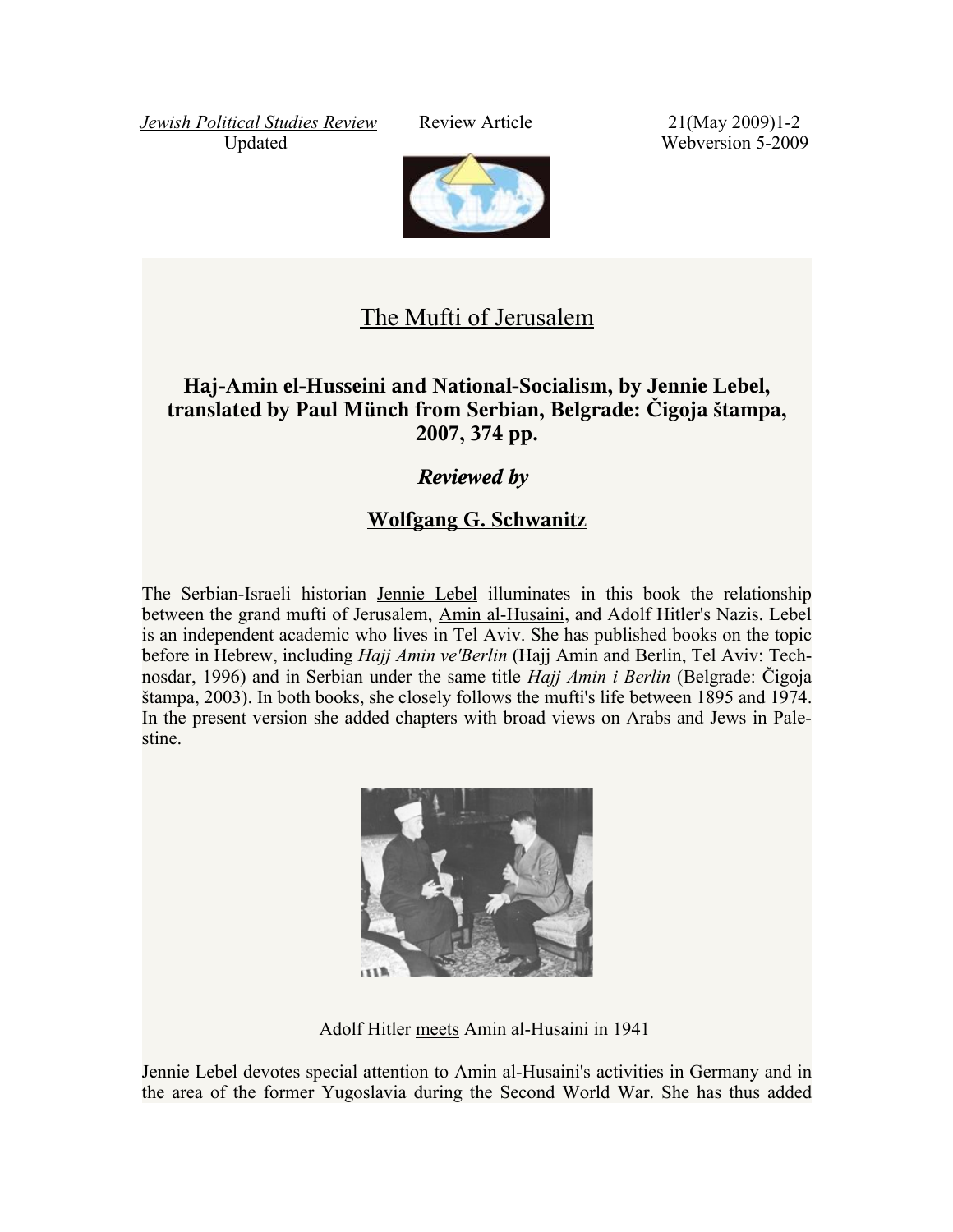many new insights and facts based on her solid archival work. She gleaned Yugoslav, German, and Israeli files especially well. To a much lesser degree she used secondary sources. Consequently, there is a certain imbalance in her book that represents the state of art as of the late nineties. She does not include relevant new literature in Arabic, English, French, or German.<sup>1</sup> To give her the benefit of the doubt, we can only assume that this resulted from the delay between translation and publication.

Her most valuable contribution regards Serbian- and Macedonian-related history.<sup>2</sup> Among the reprinted papers included in the book she displays, for example, the first page of the official Yugoslav file on "Crimes of the German Occupants and their Helpers" of 10 July 1945. Amin al-Husaini, who had been in French hands since May 1945, was therewith added to a list of war criminals because he engaged in recruiting for Muslim SS divisions in the occupied area. Legally, he was neither a French nor a British subject, so there would have been an opportunity to deliver him directly to the Nuremberg court which started four months later. The grand mufti wrote in his memoirs that he was aware of a potential extradition, though the French, as well as Arabs and other Muslims, wanted to protect him.



The mufti's word on *Islam and Jewry* was [spread](http://www.youtube.com/watch?v=h2dUpoeyqwE) among Muslim soldiers

According to the author, the Yugoslav leader, Tito, decided to remove the mufti's name from the list of war criminals. She adds a secret communication from the Yugoslav Embassy in Paris to the French Foreign Ministry sent in April 1946. The text explains some disputes about the mufti: France refused a possible extradition because it did not wish to alienate Muslims in her colonies. Besides this, an Anglo-French extradition agreement applied only to common criminals, not war criminals. London likewise did not present the case to the UN Commission for War Crimes. Thus, in May 1946 the mufti "escaped" from Paris to Cairo, resuming his Islamic and Palestinian roles. Jennie Lebel thus provides the reader with fresh insights.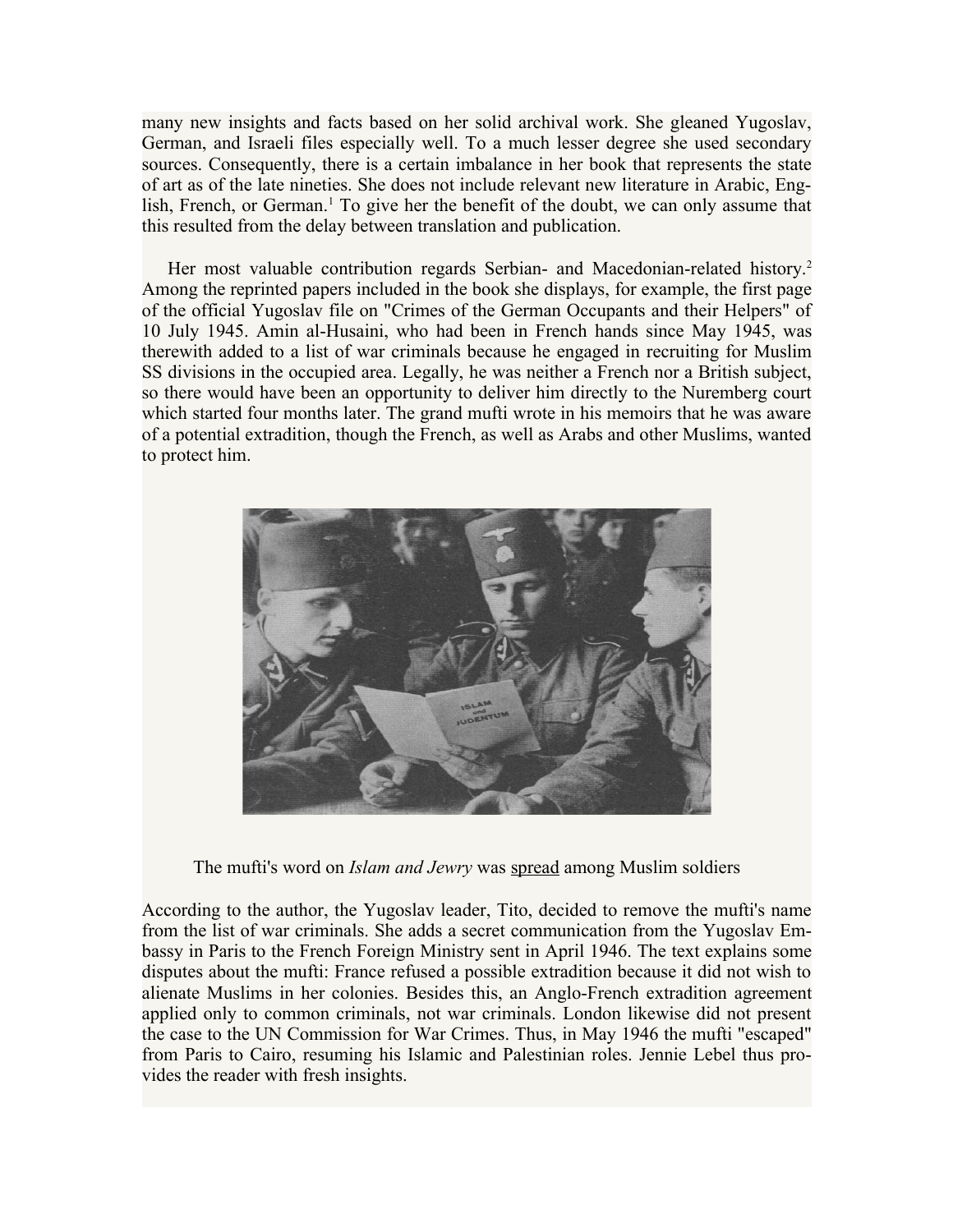The grand mufti's life spurs controversies. A shortcoming of this book is that the author does not show evidence of research into the Middle Eastern dimension of the history. She maintains, for example, that Arab nationalism in Palestine was not a progressive movement with definite social goals, but only an opposition to Jewish settlements; Muslims worship the black stone *ka'aba*; and Arab crowds streamed to Jerusalem in 1929, when a bloody anti-Jewish pogrom started, failing to tell the story of what happened before this. The competing narratives should be included. Only with this information can the reader reach an independent judgment.

The author sums up the grand mufti as a man with a self-proclaimed title who was one of the greatest international criminals of the first half of the twentieth century. Some of Jennie Lebel's arguments open the way for productive discussion. I shall repeat one of her arguments in the first sentence of each of the six following paragraphs, followed by a short discussion.

- The mufti was not ready to do anything gratis (138, 146). However, Lebel shows the restless nationalist and pan-Islamic efforts to which he dedicated the whole of his long life. That he managed to get money from so many sources indicates his determination. There is some confusion in the book about his projects. The files show us how much he, and about two dozen others, including Arab leaders like Rashid Ali al-Kailani, Shakib Arslan, Mansur Daud, Kamil Mruwa, and Sharif Sharaf, received monthly during the Nazi era: the mufti 50,000 Reichsmarks plus 25,000 in foreign currency; the Iraqi 75,000 Reichsmarks plus 25,000 in foreign currency out of the foreign minister's fund, financed by looted Jewish money. Al-Husaini and al-Kailani condoned Nazi Germany's horrific racist extermination policy. Following the mufti's example, many moved to the totalitarian and anti-democratic side of history. Thus, he repeatedly did his people a great disservice. Following generations still have a very long journey ahead of them before they can overcome his stark and deadly legacy. Lebel's book is of utmost importance for the major debate which must still take place in the Middle East concerning the mufti and his unfortunate policy with regard to the Holocaust.
- The German Arab radio propaganda stations were all under the mufti's command (138). No, the envoy Fritz Grobba and his Arab Committee decided within the Foreign Office with regard to the main contents of the programming. The protocols of the weekly sessions are still available. The British and Americans also analyzed the broadcasts regularly. The mufti was an asset for the Axis powers, but only partially. Before he went on air, as a rule, he showed his speeches to the Germans. He did this before all public appearances. As early as 1937, he proposed German-Arabic broadcasting to the Middle East.
- The Germans had not declared their position on Arab independence (142). On the contrary, they did it in a broadcast manifesto on 5 December 1940, in cooperation with the Italians; Berlin was fully sympathetic to the Arabs in their wish to gain national independence. This was also published in Arabic. The Arab National Committee of Beirut responded to the mufti's initiative "in the name of the Arabs." On 14 January 1941 the committee explained in point two of its manifesto that Arabs consider that they are an equally high race of mankind and that they are in no way lagging behind the Europeans. This shows at least some reaction to Hitler's racial doctrines. The committee asked the German government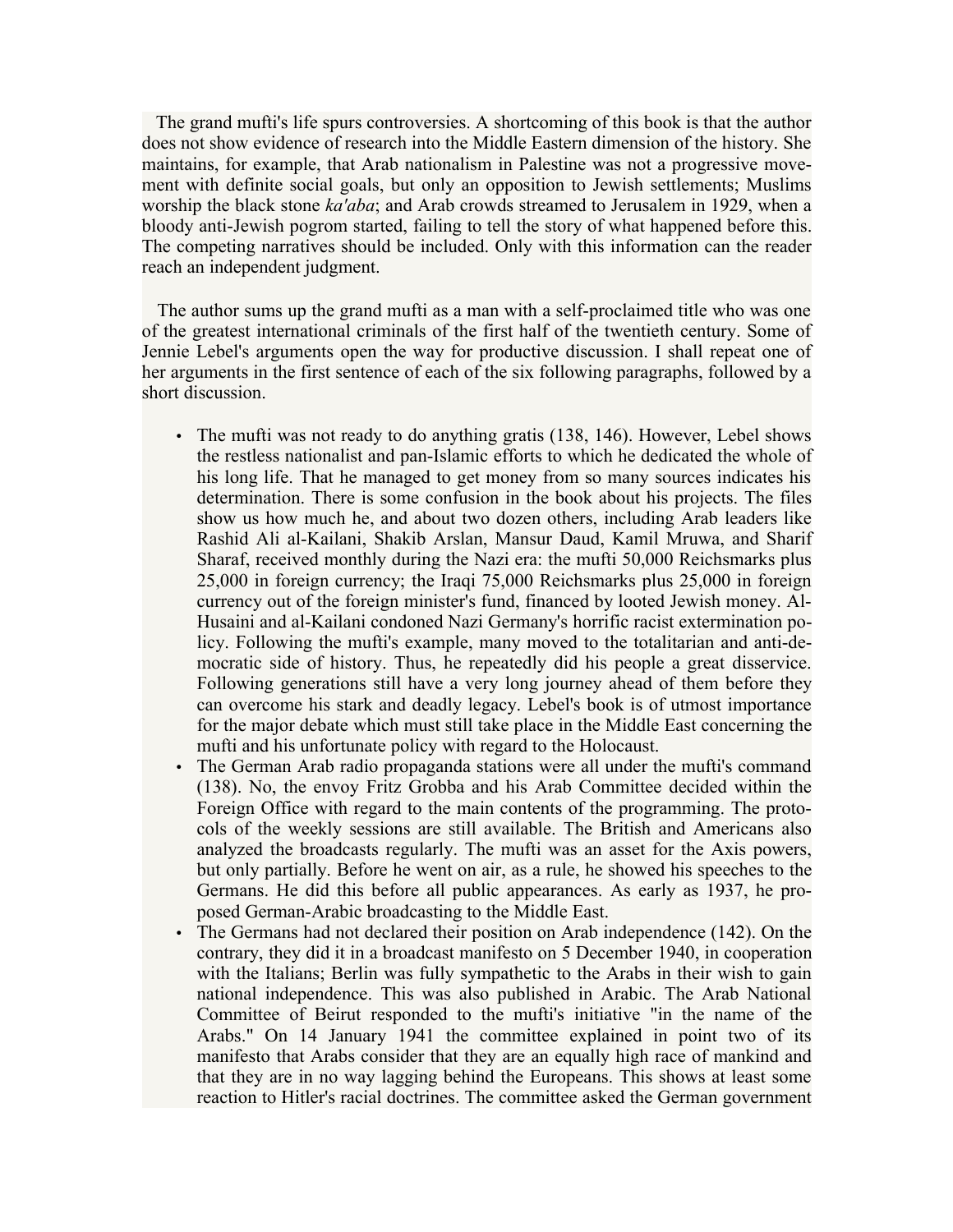about the meaning of independence. It requested that Germany prove its sincerity for support of the Arabs - "unlike Great Britain" - officially and practically. The committee also expressed its wish for a "Greater Arabian State" that would include [Greater](http://hsozkult.geschichte.hu-berlin.de/rezensionen/type=rezbuecher&id=12568) Syria and West Asian Arab states with an option for the unification with North African Arab states such as Egypt. But the mufti wanted more from the Axis powers, including Japan, and he succeeded.<sup>3</sup>

- The mufti indicated that to solve the Jewish problem "in Palestine he will use the same methods as the Axis powers will in Europe." No and yes. No, because between 1940 and 1942 the mufti drafted about fifteen versions of a joint German-Italian declaration on the Arab cause. Point 7 in the German version also suggests solving the Jewish problem in Palestine by the "same method as has been used in the Axis states" (leaving options open if we see differences between Berlin and Rome). In Lebel's version this past tense is incorrectly changed to the future (84): by the "same method that **will** be applied for the solution of the Jewish problem in Axis states." Yes, given the Holocaust in 1941, it was shameful of the mufti and the Iraqi expremier Rashid Ali al-Kailani to connect the fate of their people to the mass murder of Jews by the Nazis. Indeed, this reveals their traditional hatred of Jews. There is solid proof that both knew about the Holocaust. In 1942 they asked to visit a concentration camp in person. Four men in their entourage were allowed to visit the Sachsenhausen camp in Berlin's vicinity.<sup>4</sup> The mufti himself delivered the most compelling evidence in his Damascus memoirs when he explains that Himmler told him in mid-1943 of "having liquidated about three million Jews so far."<sup>5</sup>
- The mufti's ambition to show himself as a pan-Islamic leader did not gain him an advantage in his contacts with the Third Reich. The opposite is true. He impressed the Germans very much with the tradition of political Islam. This elevated him higher than Rashid Ali al-Kailani, who stood only for Iraq. Behind the mufti were Palestine - he signed his correspondence as *Al-Mufti Al-Akbar Min Filastin*, The Grand Mufti of Palestine - and the Muslim world. Hitler saw parallels to his pan-Germanism. SS chief Himmler thought that the mufti was a kind of "Muslim Pope." All reports about the effectiveness of the mufti, for instance in recruiting Muslims into some Serbian or Turkestan SS divisions, seemed to confirm this duality of being an Arab of Palestine and an Islamic leader of Jerusalem.

But there was more. A German report about the mufti's visit to Croatia says that in April of 1943 he appeared there in four garbs: Croatian, German-Italian, Arabian, and Muslim. The mufti was a fashionable master playing the game of multiple identities.

• In a future edition some mistakes and misspellings can easily be corrected, among them the following: The diplomat Fritz Grobba was not a "prominent orientalist." He held a PhD in law, though he knew three Islamic languages. Orientalists or Arabists are scholars who have studied Islamic languages, history, and culture. They teach or research in this scholarly profession. Hitler and the mufti met only once (there was no "first meeting"). He did not give the mufti a bulletproof vest and shake hands (241). Their interpreter was Paul Schmidt. The German-Egyptian, John W. Eppler, most likely was not present, so that the cafe-lemonade story as told by Leonard Mosley is unconfirmed (111). That [meeting](http://www.youtube.com/watch?v=d51poygEXYU&eurl) between Hitler and the mufti is well documented in [motion pictures.](http://www.youtube.com/watch?v=h2dUpoeyqwE) There is no evidence of John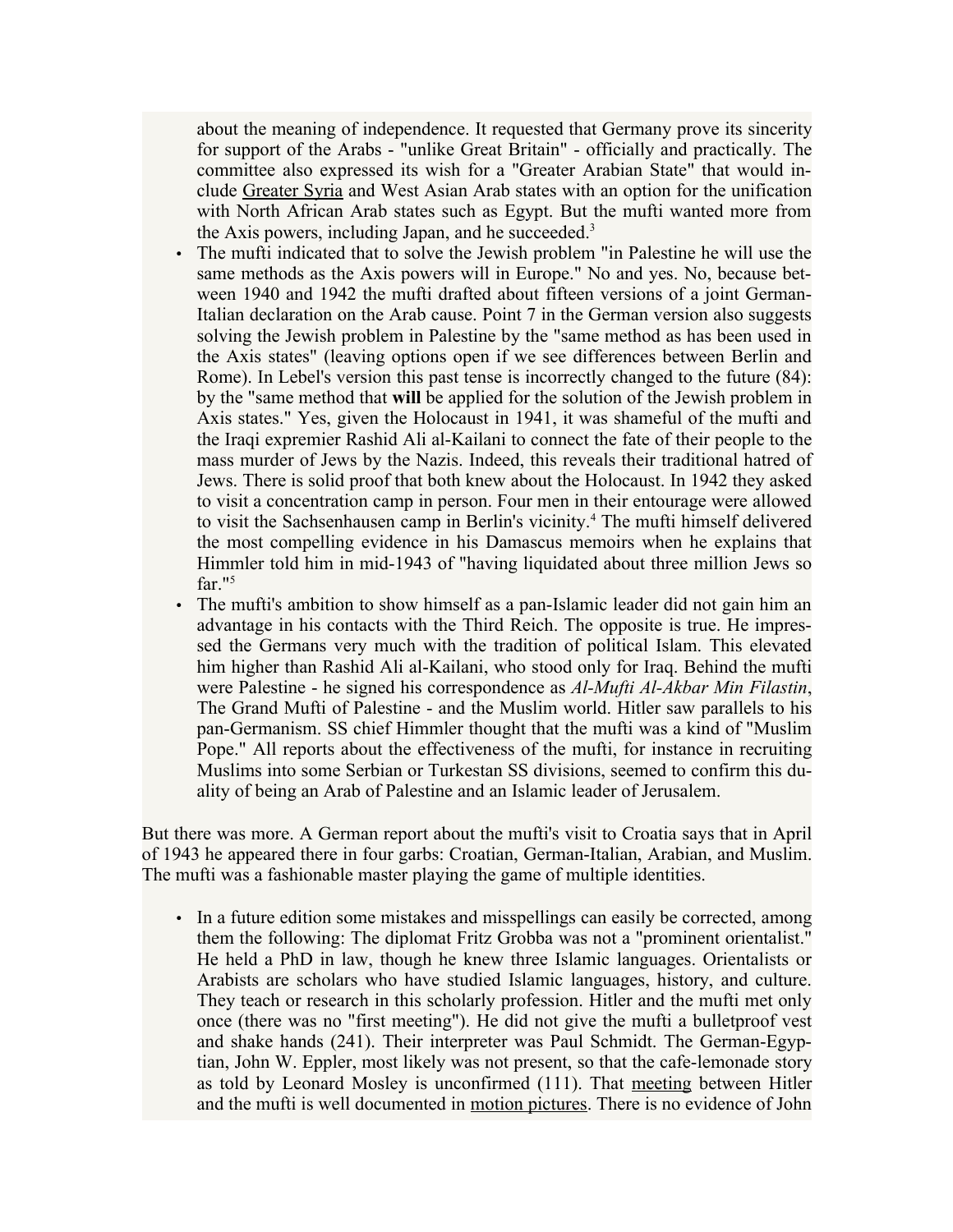W. Eppler being present.

• Words need to be corrected, such as "Muntadda"; "Khalid" (not "Khalil"); "Al Hud"; "Shakib" (not "Shahib"); "Arslan"; "Herbert" (not "Otto") von Bismarck; Husain "Ga-afar" (not "Gafer"), alias John W. Eppler; and Rashid "Rida" (not "Rheza"). The title "Hajj" is given after the pilgrimage. It is not hyphenated with the name. Also, Semites do not exist. Thus, there is no "Semitic type" or "Semitic mufti" (135, 241). Enlightened academics should not use such misleading terms.

Jennie Lebel sometimes does not recognize the mufti's patriotic motives. It was natural that Middle Easterners opposed foreign masters as well as more immigrants to Palestine. The use of European rivalries to their advantage was also normal. The mufti's opposition was to a certain degree not extraordinary. It changed with the Nazis in power. Gradually he crossed the line in counting on and aiding Hitler, who had already published his genocidal aims against Jews in 1924. Moreover, Hitler told the grand mufti about similar prospects for Jews in the Middle East in late 1941. With this knowledge of a possible upcoming regional and an ongoing European Holocaust, Amin al-Husaini mixed the old traditional and the new racial hatred of Jews into a new ideology which served the totalitarian cause quite willingly.



Insignia of some Troops with Muslims in German Service

For his part, the mufti said in 1961 that the Nazis needed no persuasion in their racism against Jews. But Hitler and the mufti influenced each other for the worse. The mufti missed unique chances in 1939. Without any higher education, he lacked a concept of historical compromise. His all-or-nothing approach still persists. Much is yet to be told about his life based on Arabic, American, British, German, Hebrew, French, Russian, and Italian sources, including the thirty years after 1945. Jennie Lebel's book provides a solid basis for research which for many years will challenge American, Middle Eastern, and European historians.